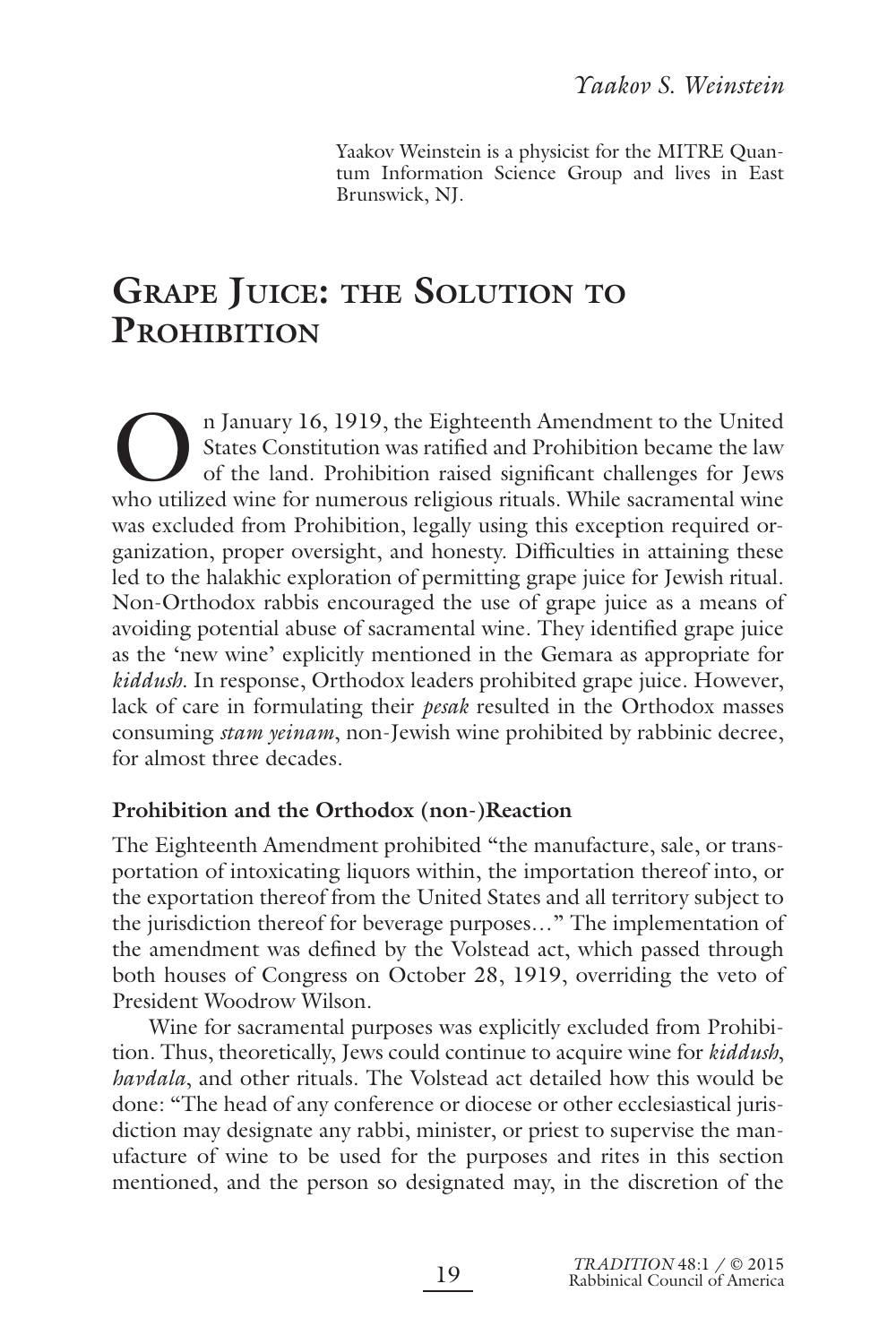commissioner, be granted a permit to supervise such manufacture." These identified religious leaders would then be permitted to receive and distribute sacramental wine to their flock.

Christian denominations could follow these guidelines in a straightforward manner. Each denomination had a centralized and structured clerical hierarchy allowing for the easy identification of priests and ministers. In addition, their need for wine was limited to religious ceremonies held in church and thus distribution was easily controlled. For Jews, however, the rules outlining sacramental wine usage left ample room for abuse. There were no clearly identified rabbinic heads of 'ecclesiastical jurisdictions.' In fact, none of the Jewish denominations could easily identify its clergy, as many rabbis had come unannounced from Europe, found jobs, but remained unknown to the leaders of any denomination. Nor could they point to any central institution or governing body. To make matters even more difficult, Jewish rituals requiring wine were generally performed at home, without oversight. How could even an honest rabbi ensure that wine sold to his congregants would not be used for beverage purposes?

The Reform movement immediately recognized the inherent potential for abuse in the Volstead Act and in 1920 took steps aimed at ensuring adherence to the law. Their proposal, sent to the Union of Orthodox Rabbis, suggested the establishment of a joint committee that would identify proper authorized rabbinic personnel in each geographical area. This would centralize Jewish clergy and provide oversight of individual rabbis. The Reform attempt at outreach was not well received. Not only did the Union of Orthodox Rabbis fail to respond to the Reform movement's proposal to join forces, but the Union's leaders actively tried to convince the government that only their rabbis should be permitted to issue sacramental wine permits. No action was taken by the Orthodox rabbinate to block potential abuse of sacramental wine privileges, and political struggles within the Orthodox rabbinate surrounding sacramental wine combined with abuses of sacramental wine privileges were soon reported in the Jewish and secular press. $<sup>1</sup>$ </sup>

# **A Simple Solution?**

An additional step taken by the Reform movement to avoid sacramental wine scandals was to permit grape juice for Jewish ritual. 'Unfermented

<sup>&</sup>lt;sup>1</sup> For a full treatment of Orthodox rabbinate's response to Prohibition see Hannah Sprecher, "Orthodox Rabbis React to Prohibition," *American Jewish Archives*, 43:2 (1991), 135-179.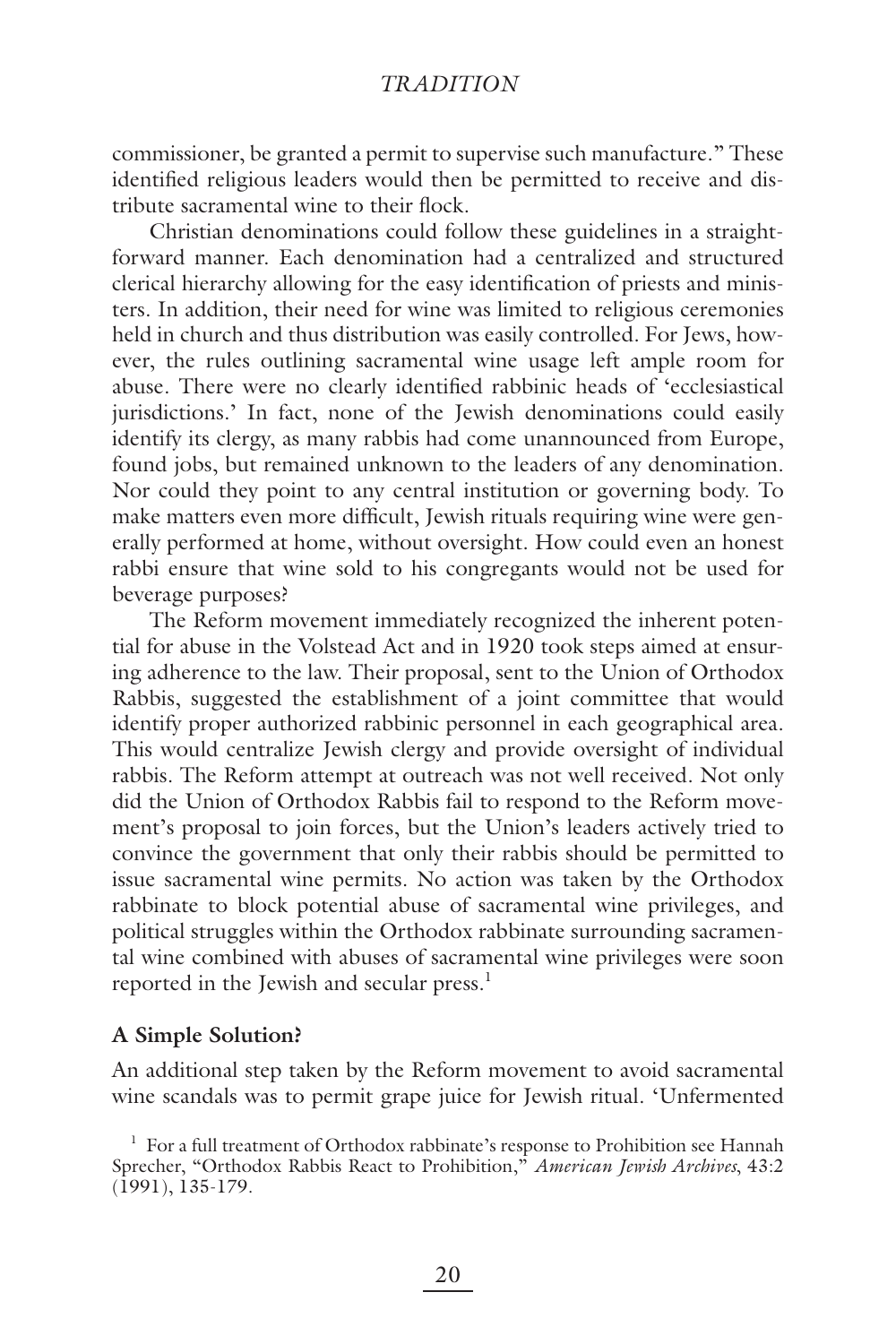wine' was first processed in 1869 by Thomas B. Welch, a strong supporter of the Prohibition movement, for use during his church's communion service. His son Charles Welch founded Welch's Grape Juice Company in 1893. As the temperance movement gained popularity in the United States so did grape juice, and when Prohibition became the law of the land, the question of using grape juice for Jewish ritual became critical. The Reform Central Conference of American Rabbis submitted this question to R. Julius Rappaport,<sup>2</sup> who allowed the substitution based on the following gemara (*Bava Batra* 97b):

R. Zutra the son of Tuvia said in the name of Rav, "we recite *kiddush* only over wine that can be used for the wine libations on the altar." What [type of wine] does this [rule] exclude? Perhaps one would say [the rule comes] to exclude wine [directly] from the press. But does not R. Hiyya learn "wine from its press should not be brought [for wine libations] but if it is [the libation] is *post facto* acceptable." And since [such wine] is acceptable *post facto* we [can use the wine for *kiddush*] even *a priori*! For Rava says 'a person may squeeze a cluster of grapes and recite *kiddush* over it…'

By allowing newly squeezed 'wine,' the gemara affirms that wine need not undergo fermentation to be usable for *kiddush*. The permissibility of newly squeezed wine for *kiddush* is codified by the Rambam<sup>3</sup> and Shulhan Arukh.<sup>4</sup> Thus, concludes R. Rappaport, non-fermented grape juice may be used for *kiddush* and other Jewish ritual. With this halakhic decision in hand, Reform Jewry no longer needed sacramental wine and could rest assured that no sacramental wine scandals would arise in their camp.

As reports of abuse of the sacramental wine privilege continued to appear in the press,<sup>5</sup> the Conservative movement also began considering the permissibility of grape juice for Jewish ritual. Their decision was announced in the *New York Times* on January 25, 1922: "Unfermented Wine Favored by Rabbis." The accompanying article discussed the opinion of Prof. Louis Ginzberg, who claimed that unfermented wine is approved by the Talmud for religious ritual. The article goes on to say that as of the time of the announcement there were no companies producing

2 American Reform Responsa 30, (1920) pp. 108-112.

5 See for example, the March 30, 1921 *New York Times* article headlined, "Trace Many Forged Rabbi Wine Permits," which discusses the Menorah Company and the seizure of \$250,000 worth of wine. The entire Menorah Company scandal is detailed by Sprecher.

<sup>3</sup> Mishneh Torah, *Shabbat* 29:17.

<sup>4</sup> *Orah Hayyim* 272:2.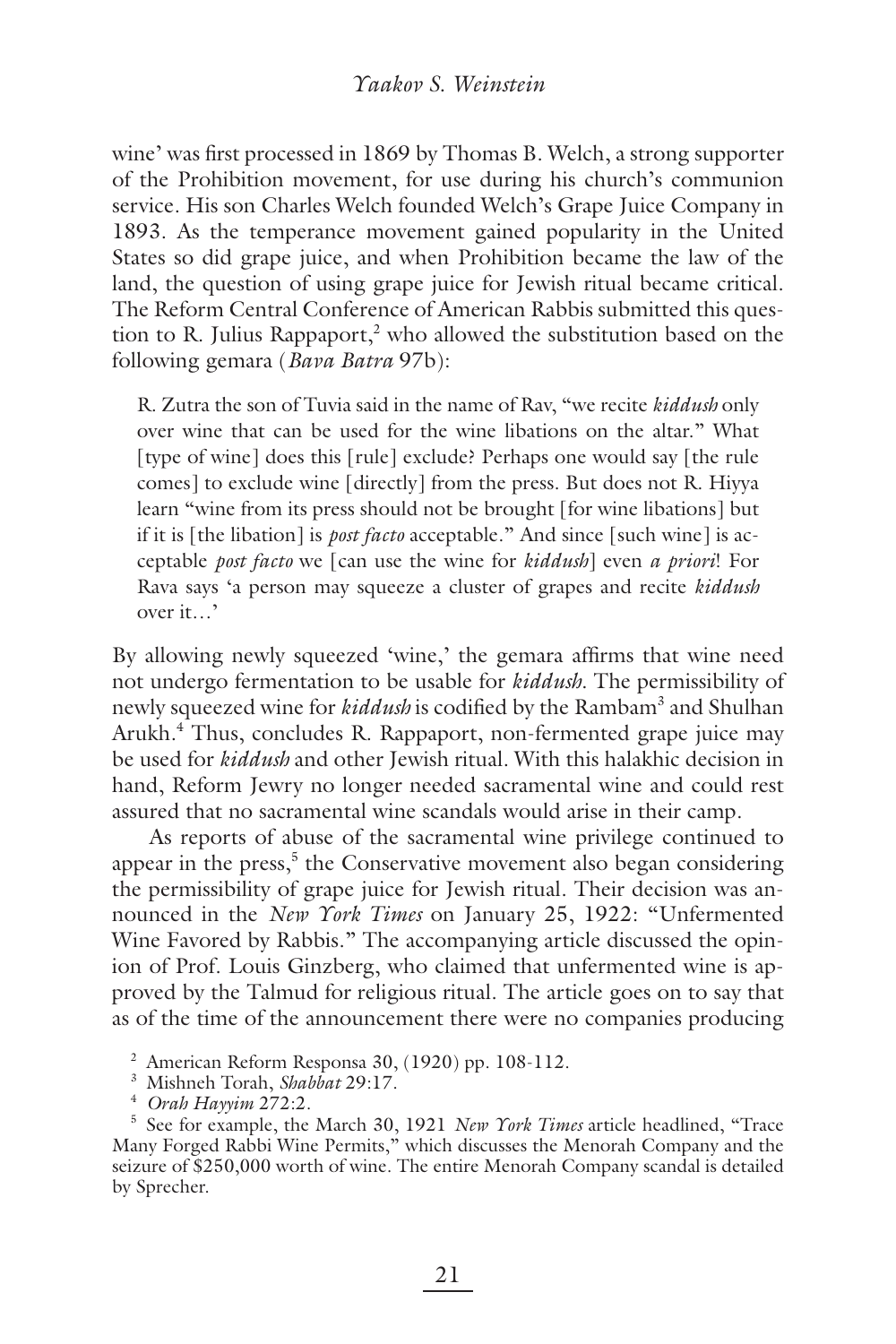kosher grape juice but that this issue would be investigated. The next day  $6\%$ the New York Times reported that the Conservative rabbis would attempt to convince the Union of Orthodox Rabbis to support the use of grape juice in Jewish ritual so as to avoid further sacramental wine abuse. "It was learned that a committee would be appointed to confer with a committee of the Union of Orthodox Rabbis within the next month. The purpose of the meeting is to attempt to persuade the Orthodox rabbis to look upon the wine question in a modern light. If united Jewry could inform Congress that it did not need any special privileges from the Prohibition Enforcement Director, all scandals would be averted, it was pointed out." It is not clear whether such a conference ever took place.

### **Prof. Ginzberg's Responsa and the Orthodox Reaction**

Prof. Ginzberg published a lengthy Hebrew treatise on the usage of various wines for Jewish ritual which addressed the permissibility of grape juice.7 He also wrote an abridged English version which was included as an Appendix to the *American Jewish Yearbook*. 8 In the English version, Prof. Ginzberg motivates the need to consider grape juice for Jewish ritual:

This privilege [permission to buy wine for sacramental purposes] has given rise to widespread abuse which has attracted attention from many quarters. Many people, not Rabbis, have presumed to exercise the functions of Rabbis, in order to procure and help others procure wine not at all for religious purposes, but for 'beverage purposes.' The Rabbinical Assembly has been moved by the discovery of these scandals to ask whether fermented wine is indeed essential to the performance of any Jewish religious ceremony.

This massaging of the facts, blaming scandals completely on those who are 'not Rabbis,' was apparently seen as appropriate for the English version, which would be read by the public at large. In the Hebrew version, presumably aimed at his Orthodox counterparts, Prof. Ginzberg was more direct. After proving the permissibility of grape juice for Jewish ritual, Prof. Ginzberg concludes,

<sup>&</sup>lt;sup>6</sup> "Unfermented Wine Approved by Rabbis," *New York Times*, January 26, 1922.  $\frac{7}{7}$  The original responsum was published by the Jewish Theological Seminary in 1922.

<sup>8</sup> *American Jewish Yearbook* 25 (1924), 401.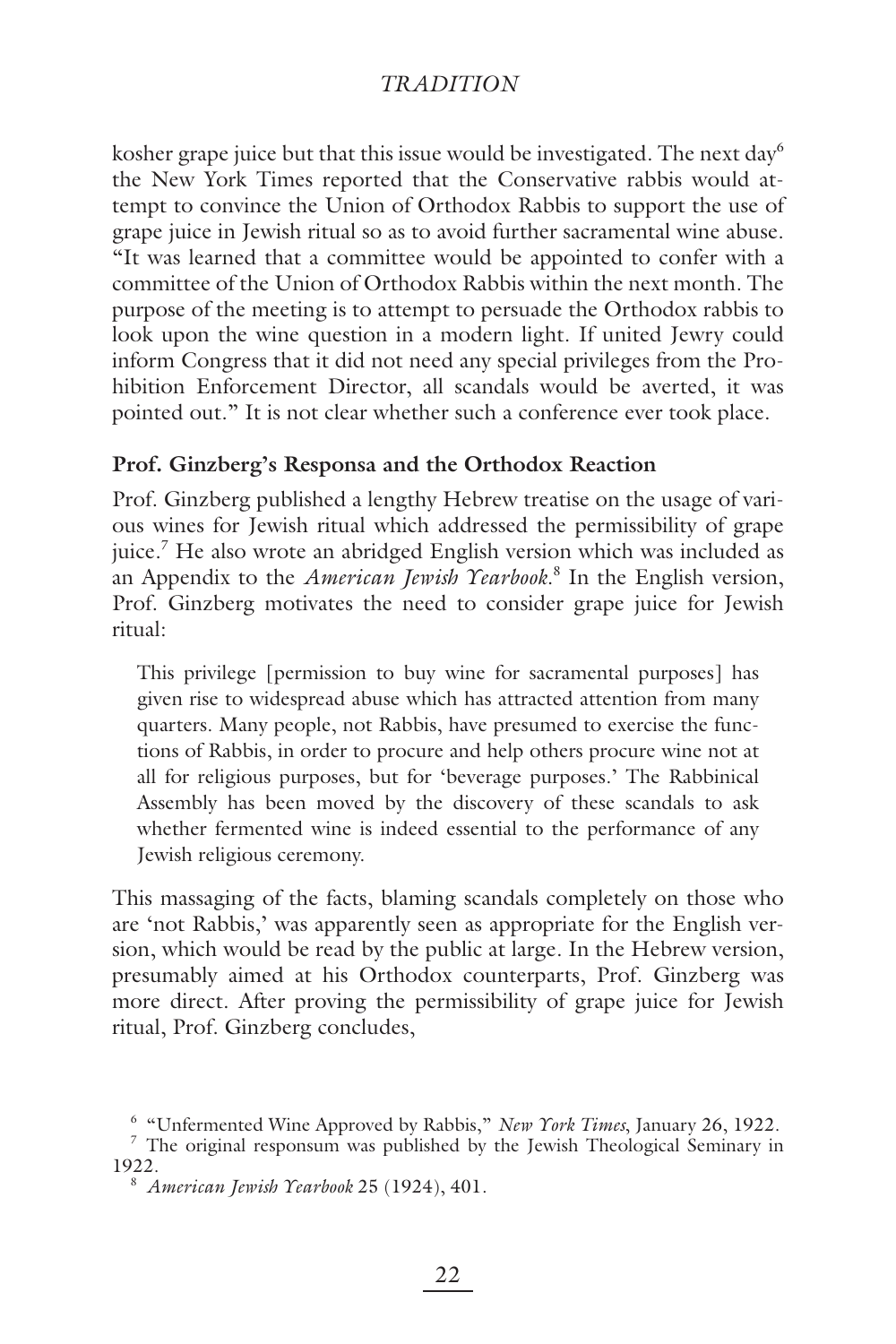I am certain that all Torah scholars will agree with my findings and warn the nation not to follow those who are 'muddled by wine and dazed by liquor.' In this manner they bring praise on the God of Israel and the name of Israel will be sanctified by removing the ugly stain from our midst. 'For you are a holy people unto your God.' 9

Prof. Ginzberg's responsum makes a number of salient points. First, the gemara in *Bava Batra* clearly states that non-fermented wine, and thus grape juice, can be used for *kiddush a priori*. Second, Prof. Ginzberg demonstrates that using fermented wine is not even a *mitsva min hamuvhar* – the choicest way to perform the commandment. This requires him to challenge the *Magen Avraham* who states explicitly<sup>10</sup> that it is better to use old wine for *kiddush* than wine from the press (unfermented wine). Prof. Ginzberg does this by claiming that the *Magen Avraham* did not have before him original sources and thus drew mistaken conclusions.<sup>11</sup> Finally, Prof. Ginzberg notes that grape juice is not heated to the boiling point and thus is not considered *mevushal* – boiled.<sup>12</sup> Fermentation may still occur in grape juice and thus grape juice really is equivalent to the gemara's unfermented wine.

Prof. Ginzberg's attack of the Magen Avraham is, without question, the weakest and most controversial part of his responsum, and in the Hebrew version he notes that it is not even necessary:

Even the [Magen Avraham] would admit that it is preferable to make *kiddush* on new wine rather than cause a desecration of God's name and a desecration of the [Jewish] Nation. Everyone knows the harm to the Nation that has been caused by commerce in sacramental wine.

9 P. 71 this translation is taken from Sprecher.

<sup>10</sup> *Orah Hayyim*, 272:3.

11 The *Magen Avraham* is based on the *Darkhei Moshe* (*Orah Hayyim* 600:1) who states that on the second evening of Rosh Hashana the Maharil (*Hilkhot Rosh ha-Shanah* 4-5) recited *kiddush* on old wine despite using new wine for the blessing of *she-hehiyyanu*. Prof. Ginzberg says that this preference is simply because a blessing over old wine can cover new wine but not vice versa. Furthermore, the Maharil once asked that new wine be used for *kiddush* in shul on the second night of Rosh Hashana, and the Maharam me-Rotenberg used new wine for *kiddush* on the second night of Rosh Hashana (the 1978 edition of R. KIausner's *Sefer Minhagim* attributes this to Mahar"a).

<sup>12</sup> There is an argument amongst the Rishonim as to whether boiled wine is considered wine at all. According to Prof. Ginzberg grape juice is not subject to this argument since it is not sufficiently heated to be considered boiled.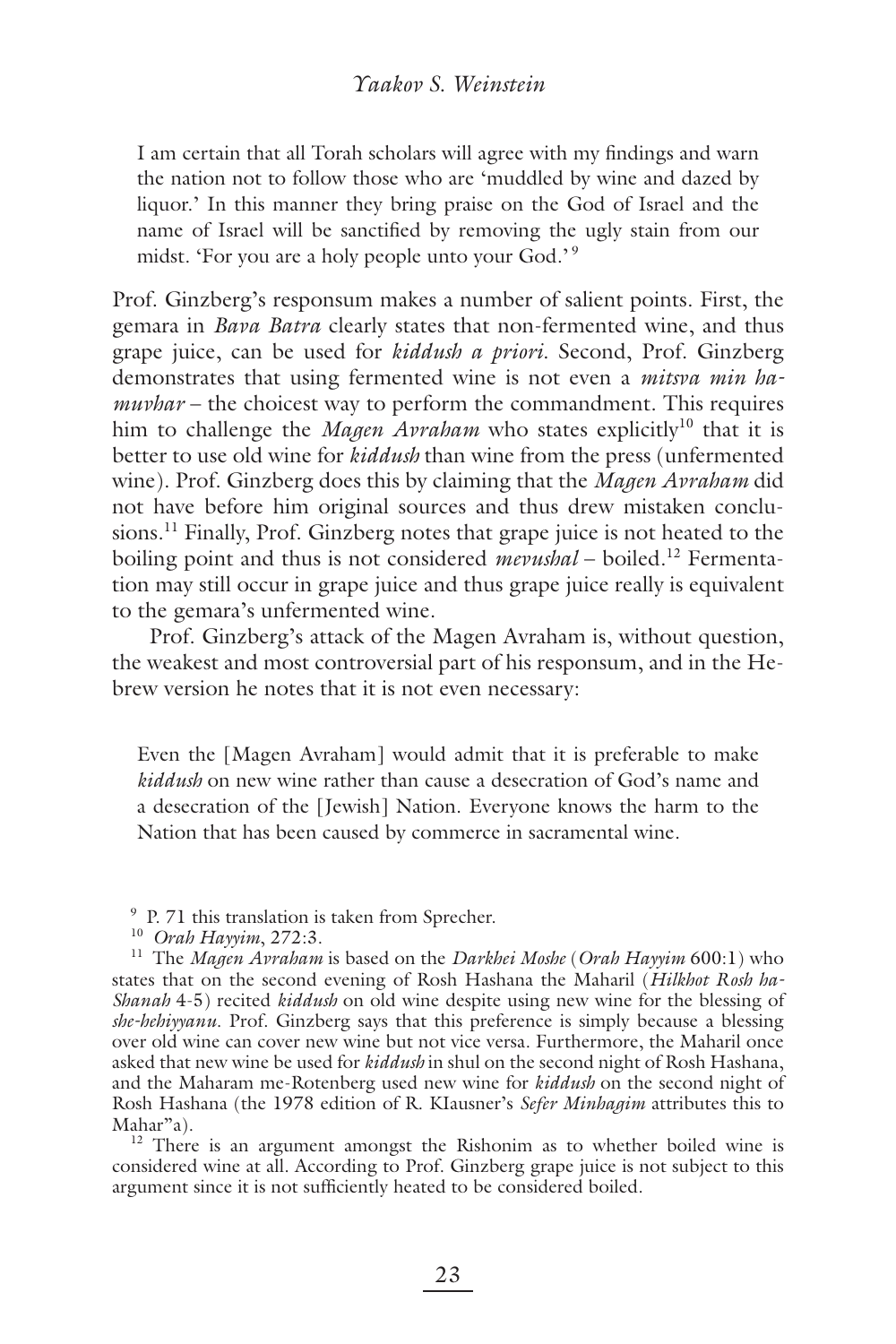This point was expressed in an even more radical form, though in a nonhalakhic context, by R. Shraga Feivel Mendlowitz, principal of Yeshiva Torah Vodaath. Writing in *Dos Yiddishe Licht*13 he passionately opines: "One need only consider the wine business in which many rabbis are heavily engaged. How much shame, how much degradation, how much desecration of the Torah lies therein! Rabbis who ought to be the ones to ensure that the laws of the land are upheld are instead the direct or indirect cause of their violation… Truth be told, even if wine for ritual purpose were a biblical commandment, the current desecration of God's name would still not be justified, how much more so that it is only a rabbinic commandment, and it can be fulfilled by using raisin wine!... Therefore, I beseech you, my brethren, no matter how great a Torah scholar a rabbi is, if he is a cause for the desecration of Heaven, he must be removed from the community." R. Mendlowitz's call for such extreme measures fully supports the contention of Prof. Ginzberg.

R. Mendlowitz 'retracted' the above statement in the next issue of *Dos Yiddishe Licht*. In an open letter R. Mendlowitz explains that he meant only to condemn 'reverends' who gave wine permits to irresponsible people resulting in scandal, and in no way intended to question the honor of Orthodox rabbis. It is doubtful that R. Mendlowitz's 'retraction' reflects his true feelings. The facts were as he stated them in his original piece. However the lesson from his retraction is clear: Orthodox leaders were not going to admit to any wrongdoing by their camp. Therefore, Prof. Ginzberg knew that an argument based on desecrating God's name would not work. The response would simply be to blame others (as we will see later on). To convince the Orthodox rabbinate to permit grape juice he must argue on a purely halakhic basis.

A halakhic response to Prof. Ginzberg from the Orthodox rabbinate was long in coming. In 1926 a strident and assertive response came from R. Yitzchak Simcha Hurewitz of Hartford, Connecticut. Yet, it was not published it in any of the available rabbinic periodicals. Rather, it was published as part of his commentary to the Rambam's *Sefer ha-Mitsvot*. 14 Commenting on the commandment to recite *kiddush*, R. Hurewitz notes that the rabbis instituted its recitation over wine because wine "awakens the heart and gladdens the soul." Thus it is obvious, says R. Hurewitz, that if the alcohol is removed from wine such that it can never ferment, like in grape juice, its importance is lost and it has the same status as lemon or orange juice. This assertion paves the way for R. Hurewitz to disprove the thesis of Prof. Ginzberg.

 $13$  1 (1923): 3-4, quoted and translated by Sprecher in n. 63.

<sup>14</sup> *Yad ha-Levi*, *mitsva* 155.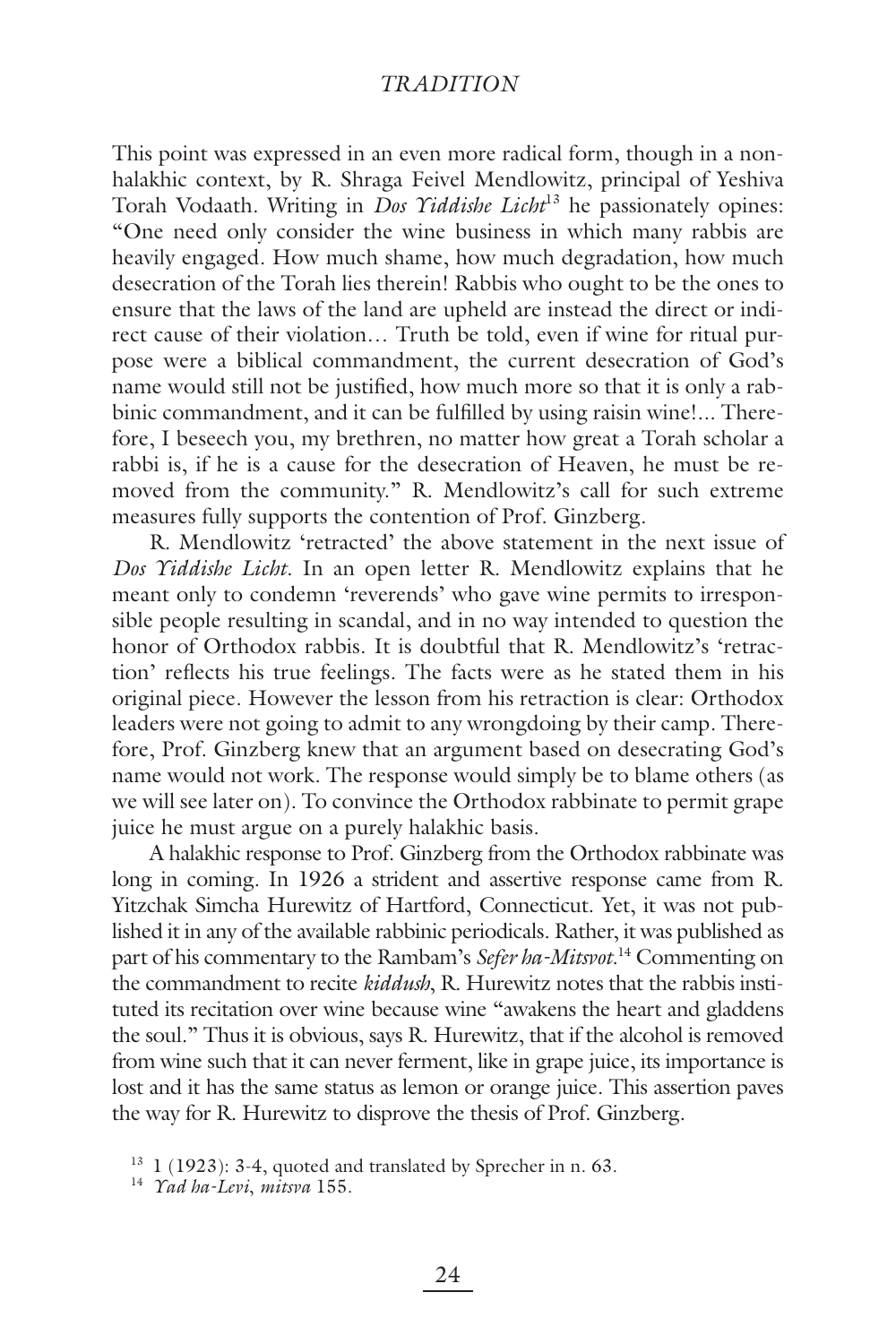R. Hurewitz's insult-laced attack is mainly focused on Prof. Ginzberg's attempts to disprove the Magen Avraham.<sup>15</sup> He also (falsely, but in line with the typical approach of the Orthodox rabbinate) places all blame for the desecration of God's name squarely on the shoulders of "our brothers who tear down and hate us (presumably non-Orthodox Jews)." Finally, he differentiates between grape juice and 'wine from the press.' The latter has the taste and smell of wine and includes a small amount of alcohol, and thus it is halakhically considered wine. Grape juice does not have the taste or even the smell of wine and therefore it is not halakhically wine.<sup>16</sup> Rather, it is like orange juice or any other fruit juice. R. Hurewitz was so convinced of his position to the extent that he argued that if grape juice is touched by a non-Jew it is not forbidden under the rubric of *stam yeinam*. We will return to this point later.

An Orthodox attack on Prof. Ginzberg was finally published in a rabbinic journal in November 1929<sup>17</sup> by Dr. Henry Illoway, son of the antebellum R. Bernard Illowy. Dr. Illoway follows the rationale of R. Hurewitz: grape juice cannot be used for Jewish ritual because it lacks alcohol and cannot ferment.

The responsum of Prof. Ginzberg seems to have had little influence on the Orthodox Jewish populous, who continued using sacramental wine throughout the Prohibition Era. Grape juice, far from being considered wine, was treated like any other fruit juice. In this way they fulfilled the words of R. Hurewitz, who wrote, "the Jews amongst whom we sit are straight and righteous and will not heed the words of the sinners (Conservative Jewish leaders)." Dr. Illoway's response was probably more widely read and provided additional halakhic backing to R. Hurewitz. However, by the time it appeared, although unbeknownst to American Jewry, the halakhic attack on grape juice had already begun to falter.

In October 1926, a letter was sent to R. Hurewitz from R. Tsevi Pesah Frank, Chief Rabbi of Jerusalem, with comments on the former's analysis of the halakhic status of grape juice and attack on Prof. Ginzberg.18 R. Frank does not include in his published responsa R. Hurewitz's

<sup>15</sup> R. Hurewitz notes that the reason a blessing over new wine does not cover old wine is precisely because old wine is more important (in fact the Maharil states explicitly, "since old wine receives its own blessing, it is more important, and thus the first choice for *kiddush*"). Furthermore, Maharam used new wine only on the second night of Rosh Hashana demonstrating that, in general, old wine is preferable.

<sup>16</sup> R. Hurewitz does not quote Prof. Ginzberg's explicit statement (both in the English and Hebrew version of his responsum) that grape juice can ferment.

<sup>17</sup> *Ha-Pardes* 3:8, 19, Marheshvan 5690, November 1929.

<sup>18</sup> *Har Tsevi*, *Orah Hayyim* 1:158.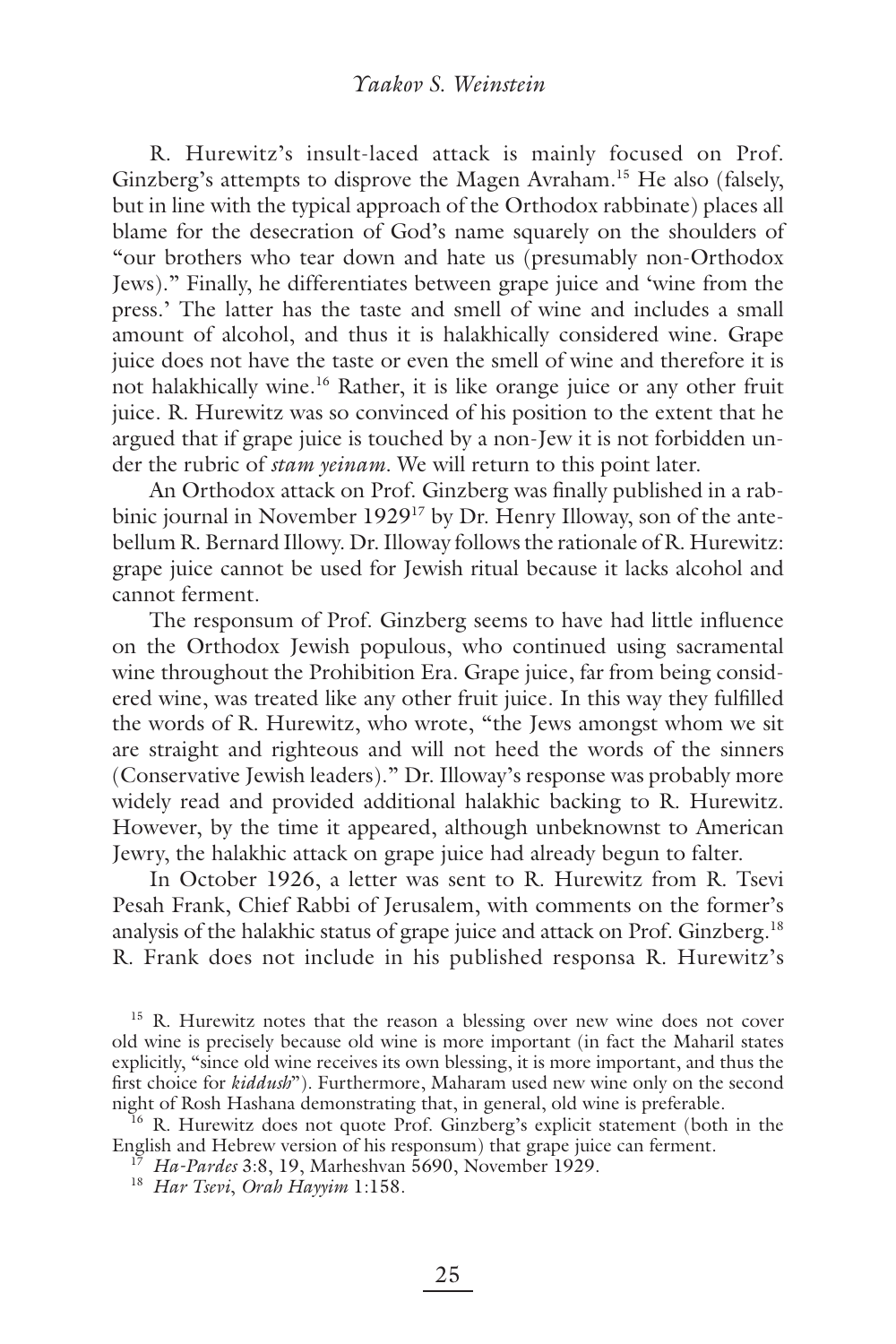original message but he praises R. Hurewitz's rejoinder to Prof. Ginzberg's dismissal of the Magen Avraham. Nevertheless, R. Frank disagrees with the contention that grape juice is like other fruit juice and thus is not acceptable for *kiddush*. R. Frank argues as follows: halakhic practice is in accordance with the opinion of the Shulhan Arukh<sup>19</sup> that boiled wine is acceptable for *kiddush*. No one has ever placed a restriction on the earliest time the boiling can be done. Rather, as soon as the grapes are squeezed the wine is halakhically acceptable for *kiddush* and boiling it, thus stopping fermentation, even immediately after pressing, does not change this status. R. Frank's responsum, written in Israel where Prohibition, sacramental wine scandals, and the non-Orthodox acceptance of grape juice were not a factor, effectively nullified the thrust of R. Hurewitz's argument. One is left to wonder whether R. Frank's response contributed to R. Hurewitz's decision not to publish his opinion in a rabbinic journal.<sup>20</sup>

#### **Halakhic Precedents for Grape Juice**

As a way to avoid sacramental wine abuses, R. Mendlowitz suggested using raisin wine for *kiddush*. The fact that he could make this suggestion during Prohibition implies that raisin wine is non-alcoholic. The permissibility of raisin wine for *kiddush* is explicitly stated in *Bava Batra* and would appear to fashion a strong precedent for the use of grape juice. Interestingly, Jewish ritual use of unfermented raisin wine was introduced into the Prohibition debate almost a century earlier. In 1836 New York journalist and politician Mordecai Noah noted that Jews use unfermented raisin wine specifically on Passover. Thus, he argued, it was likely the wine used by Jesus at the Last Supper and could therefore be used for Christian communion.21 Noah even provided a recipe for home-made raisin wine: the raisins should be soaked in water for about a week, making sure to keep the container in a warm place. The reason American Jewry of the  $19<sup>th</sup>$  century had the custom to specifically use unfermented raisin wine on Passover is not our purpose here. What is important is the manufacturing process described by Noah. The raisin wine manufacturing process

<sup>19</sup> *Orah Hayyim* 272:8.

20 R. Ben-Zion Meir Hai Uziel writing in 1941 (*Mishpetei Uziel*, vol. 3, *Orah Hayyim* 26), argues that if *ha-gafen* can be recited on wine made by soaking raisins in water (as we discuss later), it can certainly be recited over grape juice. He does, however, encourage the use of good wine for *kiddush*.

<sup>21</sup> J. D. Sarna, "Passover Raisin Wine, "The American Temperance Movement, and Mordecai Noah: The Origins, Meaning, And Wider Significance of a Nineteenth-Century American Jewish Religious Practice," *HUCA* 59 (1988), 269-88.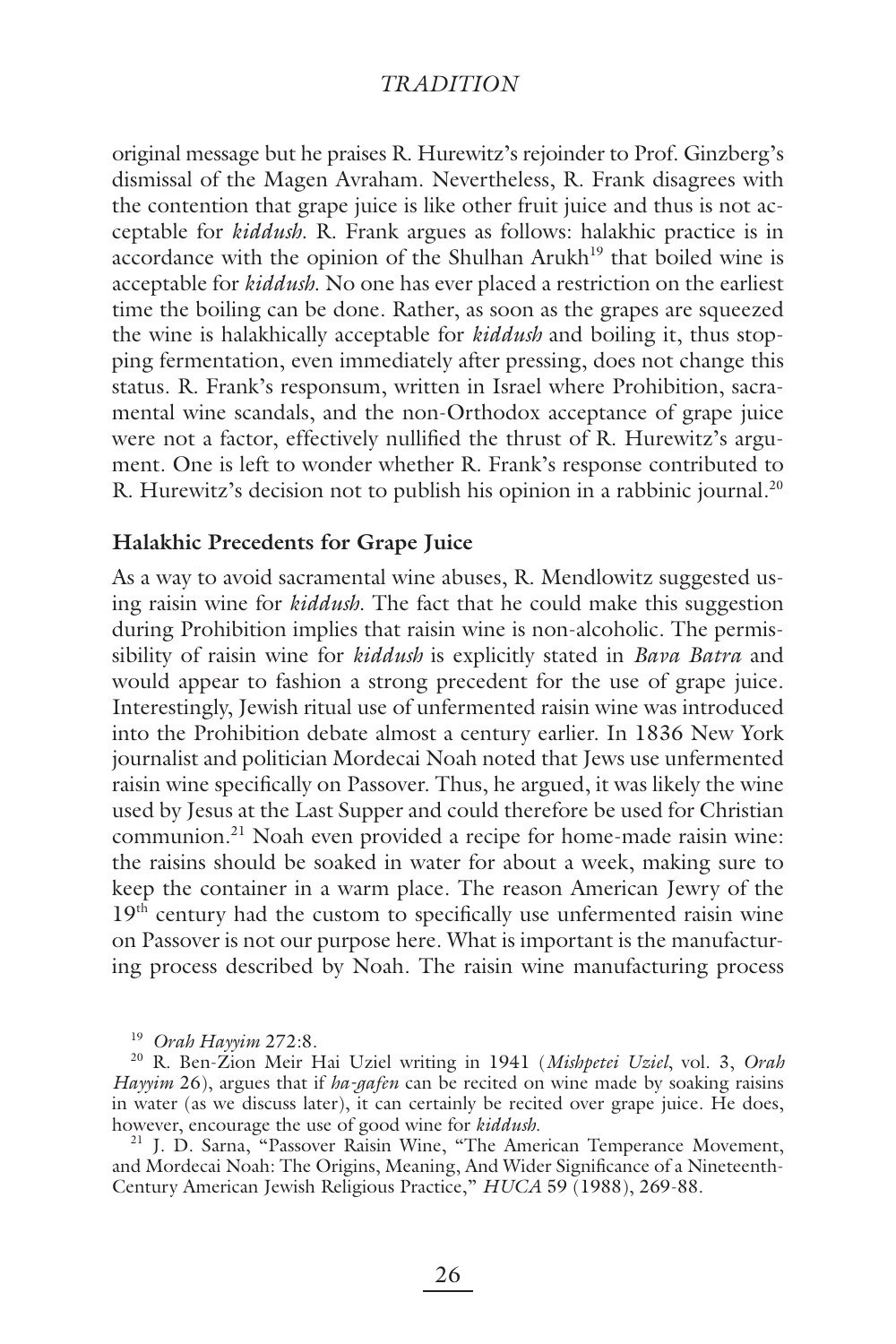has been continuously discussed since the time of the Geonim.<sup>22</sup> It is only the raisin wine described by later Aharonim, where the ratio of raisins to water is extremely low, that could furnish a precedent for unfermented grape juice and is the raisin wine referred to by R. Mendlowitz.<sup>23</sup>

Raisin wine may also be an appropriate precedent for grape juice in another way. The *Arukh ha-Shulhan*<sup>24</sup> notes that the raisins used to make raisin wine in his day had no moisture in them whatsoever. Using such raisins to make wine for *kiddush* is directly against the Geonim quoted by the Rif. Yet, such wine has been used for generations! His solution is to define wine for Jewish ritual based on what is socially accepted as wine. Since in Lithuania at that time wine from completely dry raisins was considered wine, the *Arukh ha-Shulhan* argued, it can be used for *kiddush*. This theme is echoed by Prof. Ginzberg. Even if one believes that fermented wine is preferable to grape juice, that can be true only when fermented wine is sought after by society. During the time of Prohibition when no one seeks fermented wine, one cannot say it is halakhically preferable to grape juice.

Another possible halakhic precedent for grape juice was noted by Dr. Illoway. A *baraita* quoted in *Bava Batra* states that wine that is *koses* cannot be used even *post facto* for the wine libations and thus cannot be used for *kiddush*. Wine that is *koses* is explained by Rashbam (s.v. *yayin*) as wine that cannot ferment: "[*Koses* wine] is the wine that is sold in the marketplace and it is unfit [for wine libations] because it is not intoxicating and cannot become intoxicating, unlike wine from the press which, in the end, will become intoxicating." The flaw in Dr. Illoway's argument

22 The Rif (*Pesahim* 22b, see also Rambam *Shabbat* 29:17, Meiri *Pesahim* 107a) quotes the Geonim as saying that raisins which withered while on the vine, but are moist enough such that liquid would come out of them if pressed, may be soaked in water and pressed for raisin wine. This manufacturing process is completely different from that described by Noah and, as attested to by the Rivash (Responsum 9), produced fermented wine of high quality. Raisin wine produced using Noah's method may not be acceptable at all according to these Rishonim. Rashbets (*Ma'amar Hamets* section 112), however, described a raisin wine produced by soaking raisins in water (see *Hakham Tsevi* 140 who strongly disagrees).

23 The *Bekhor Shor* (*Bava Batra* 97b) defends the custom of soaking raisins in more than six times their volume of water and even allows this ratio to be based on the volume of the raisins themselves rather than the amount of wine coming out of the raisins. The *Mishna Berura* (272:16) notes that there are those who disagree with the *Bekhor Shor* and require the amount of water to be less than six times the raisin volume. Nevertheless, the *Mishna Berura* feels one should not be more stringent than the *Bekhor Shor*. In the *Biur Halakha* he suggests that raisins are stronger than grapes with respect to dilution and thus even a greater ratio is permitted. 24 *Orah Hayyim*, 204:15-16, 272:7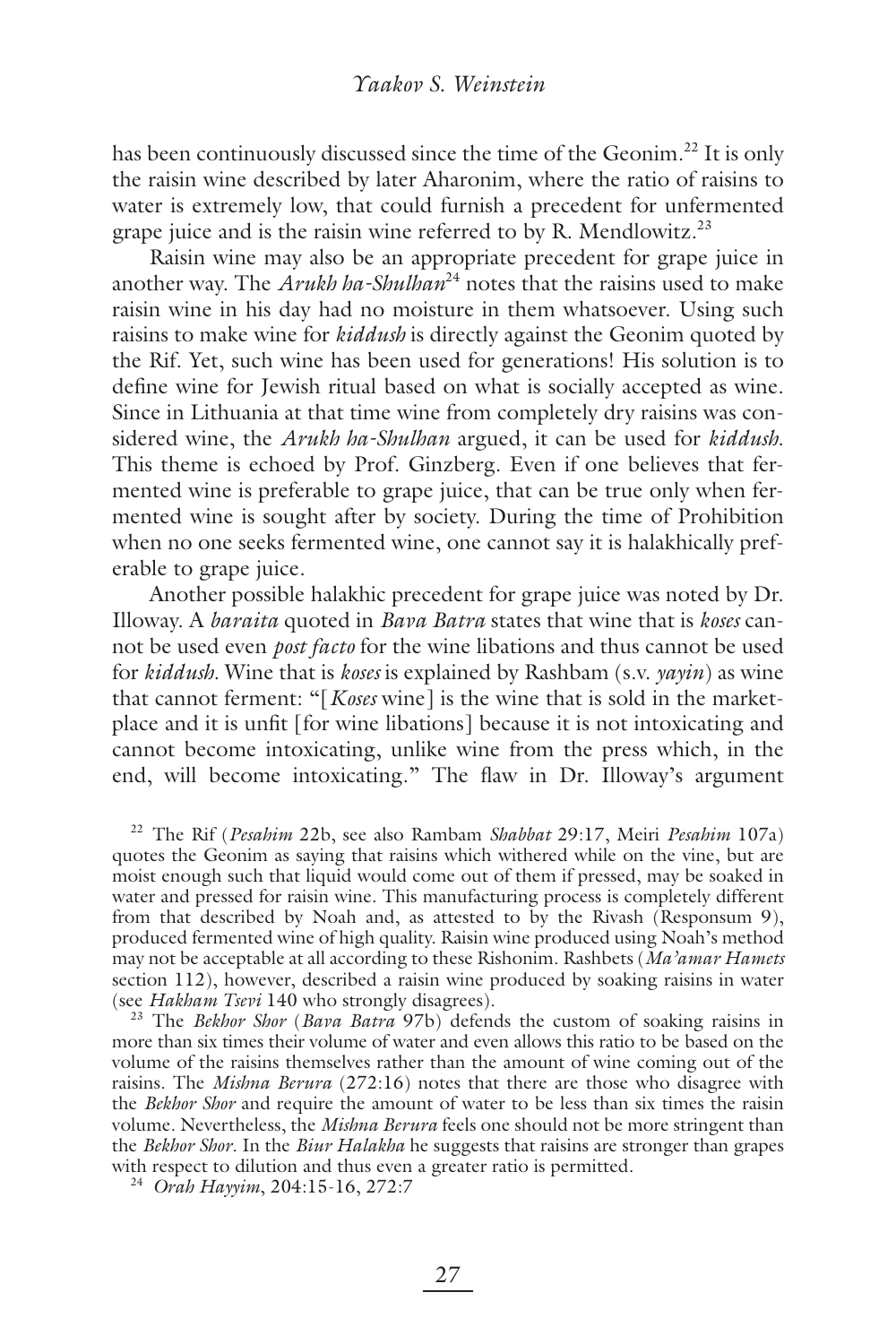(though it is repeated by other Aharonim) is that the gemara actually rejects the *baraita*, noting that the status of *koses* wine is an Amoraic dispute between R. Yohanan and R. Yehoshua ben Levi. Rashbam halakhically follows R. Yohanan, who says that *ha-gafen* is the proper blessing over *koses* wine and thus it can be used for *kiddush*. 25 The precedent of Dr. Illoway becomes a proof to Prof. Ginzberg.

A third possible precedent for grape juice is *hiliston*, identified by the gemara as a wine which only *a priori* cannot be used for the wine libations, and, thus, can be used for *kiddush*. Rashbam (s.v. *hiliston*) identifies *hiliston* as "sweet wine that is very weak." The Meiri<sup>26</sup> adds that the wine is either naturally sweet or becomes sweet because the grapes are left in the sun. It is not usable *a priori* for the wine libations because it is not and cannot become intoxicating. Nevertheless, *kiddush* can be recited over such wine. This would seem to be the perfect precedent for grape juice and would indicate that grape juice can be used for *kiddush*.

A final grape juice precedent is *aropi*. The *Beit Yosef*<sup>27</sup> quotes the *Orhot Hayyim* that the blessing on *aropi* is *she-haKol*. What is *aropi*? The Keneset ha-Gedola<sup>28</sup> describes the manufacturing process: grapes are pressed, sprinkled with a known white powder, and left for an hour or slightly longer. This causes the wine to remain sweet and not ferment. Then the wine is heated below the temperature of *yad soledet bo*, i.e. low enough that it does not make the wine *mevushal*. From this description it would seem that *aropi* is like grape juice except that the fermentation is stopped via a type of white powder rather than heating. Nevertheless, the blessing over *aropi* is *she-haKol* and thus it would not be usable for *kiddush*. *Aropi* would then furnish a precedent against the use of grape juice for *kiddush*.

Other sources, however, indicate a different manufacturing process for *aropi*. The Keneset ha-Gedola himself, in his responsa Ba'ei Hayyei,<sup>29</sup> describes that the powder is put on the grapes, keeping the wine sweet until it can be cooked and made into a 'honey' called *aropi*. This *aropi*, which is more a syrup than a liquid, clearly cannot be utilized for *kiddush* and the blessing upon it would be a *she-haKol*. This syrup-like substance has a halakhic history starting with the Rishonim that we will return to

<sup>25</sup> See Rashbam, *Bava Batra* 97b s.v. *lemautei*, 95b s.v. *yayin, de-ikrim, lama*, and 96a s.v. *had*.

<sup>26</sup> Pesahim 107a s.v. *yayin*.

<sup>27</sup> *Orah Hayyim* 202 s.v. *katuv be-O"H*.

<sup>28</sup> *Shu"t Keneset ha-Gedola* 1.

<sup>29</sup> *Yoreh Deah* 170.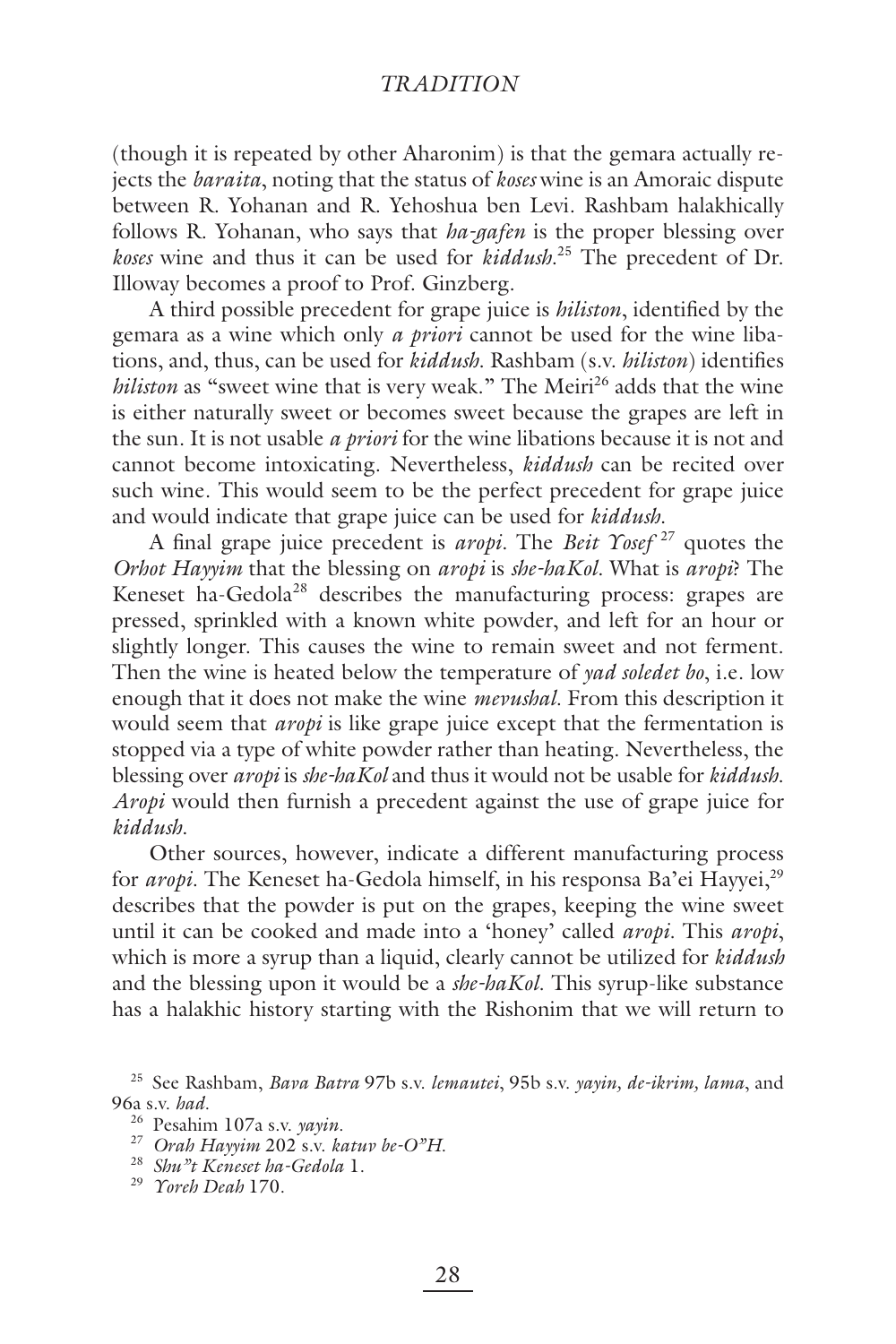later. Similarly, the *Birkei Yosef*<sup>30</sup> says *aropi* is grape juice that has congealed. Modern Aharonim<sup>31</sup> identify *aropi* with this latter manufacturing process.32

## **Grape Juice and** *Stam Yeinam*

Despite Prof. Ginzberg and R. Frank, American Orthodoxy continued to use wine for religious ritual throughout Prohibition. With the repeal of Prohibition in 1933, one might have expected that the question of grape juice would fall by the wayside. Yet, grape juice continued to be produced and sold in the United States, and Orthodox Jews bought and drank it, treating it as they would any other fruit juice. It was not until 1950 that this was recognized as problematic.

In 1950, R. Nissan Telushkin wondered about the following in an article published in *Ha-Pardes*<sup>33</sup>: Even the most observant of Jews consider grape juice like any other fruit juice without concern that it is touched and manufactured by non-Jews. Indeed, the blessing they recite over grape juice is *she-haKol*. However, there is no question that between the time the grapes are squeezed and the time the fermentation is halted, the liquid from the grapes is halakhically wine and subject to the strictures of *stam yeinam*. If it was touched by non-Jews, (as it presumably was) the liquid is prohibited even if subsequently the fermentation is stopped.

How could it be that so many good Jews violated the decree of *stam yeinam*? In the effort to fight against Prof. Ginzberg, Orthodox Jews were told that grape juice is like any other fruit juice. If this were true, grape juice should be permissible even if manufactured and handled by non-Jews; however, it is not true. Even if one were to argue that grape juice itself can be touched by non-Jews without halakhic ramifications, at one point it was wine and subject to the laws of *stam yeinam*. After years of Orthodox Jews drinking non-Jewish (and thus non-kosher) grape juice, R. Telushkin makes this obvious point.

<sup>30</sup> *Orah Hayyim* 202.

31 See for example the *Minhat Yitshak*, 8:14.

32 R. Menashe Klein (*Mishneh Halakhot* 10:67, see also *Mishneh Halakhot* 13:38) suggests another possible grape juice precedent, diluted wine. In the time of the gemara it was a given that dilution was necessary before drinking wine. However, diluted wine could not be used even *post facto* for the wine libations (*Bava Batra* 97b). The reason for this Rashbam (s.v. *mazug*) explains is that diluted wine is not *shekhar*. R. Klein takes this to mean that it is not intoxicating though it is clearly optimal for *kiddush*.

<sup>33</sup> *Ha-Pardes* 24:13, p. 1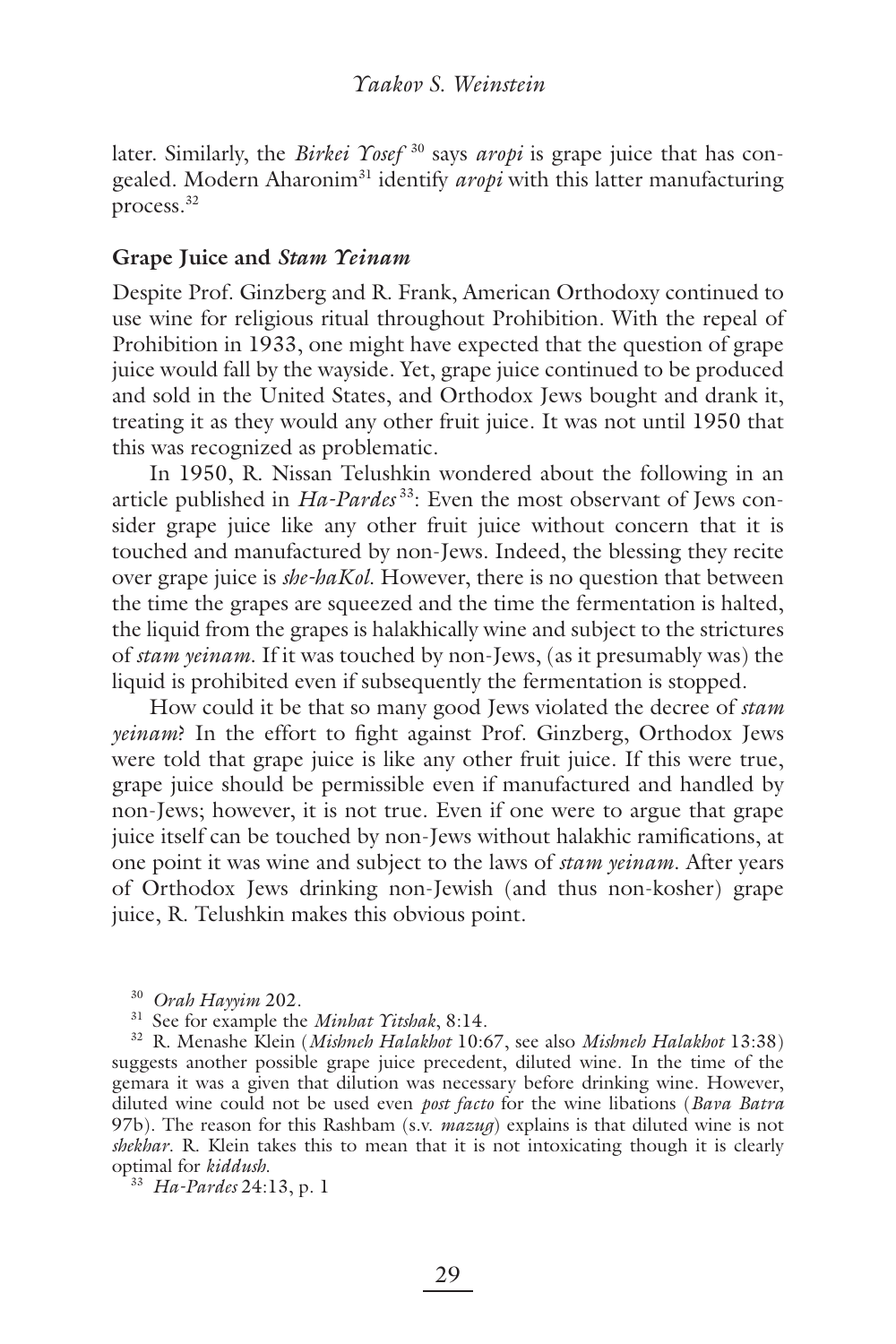R. Telushkin formulates the problem as follows. There are two possible ways to stop the fermentation process: boiling the wine or putting certain chemicals in the wine. Either way the resulting juice would not be prohibited if touched by a non-Jew.<sup>34</sup> However, before fermentation was stopped the juice is halakhically wine for *kiddush* and thus should be prohibited when touched by a non-Jew. R. Telushkin attempts two possible rationales for leniency. First, the grapes for grape juice are squeezed with the explicit intention of not letting the juice ferment. Perhaps in such a case the juice is not halakhically wine even before stopping fermentation. He rejects this rationale based on a responsum of the Maharah Or Zarua (9). The Maharah Or Zarua notes the halakhic similarities between ritual impurity and *yein nesekh*. Just as impure food that is made into a liquid becomes pure, so too *yein nesekh* (a liquid) that is turned into food loses its prohibited status. This equivalence is then applied to a honey made by mixing a certain type of powder with the juice of grapes. Even if the grapes are squeezed by a non-Jew and the juice is thus *stam yeinam* before the powder is mixed in, the result is no longer prohibited once it solidifies. The honey in question appears to be *aropi*, and from this discussion we see that, although the grapes were squeezed specifically with the intent of not making the juice into wine, the juice still becomes *yein nesekh*. Thus, this rationale for leniency with respect to grape juice fails.<sup>35</sup>

A second rationale for leniency is the possibility that the entire process, from squeezing the grapes through removal of the ability to ferment, is done by machine. If so, there is no problem of non-Jewish wine. However, R. Telushkin notes, we cannot make this assumption without proper supervision. Thus, this leniency is also highly questionable.<sup>36</sup>

 R. Telushkin notes that there is a halakhic difference between the two attempted rationales. The first assumes that grape juice is not wine.

34 R. Moshe Shternbuch (*Teshuvot ve-Hanhagot*, *Orah Hayyim* 69) differentiates between these processes saying that grape juice that has been cooked immediately after being squeezed can be used for *kiddush*, while grape juice in which the fermentation has been halted by chemicals cannot be used for *kiddush*. Surprisingly, R. Shternbuch does not mention the precedent of *aropi*.

<sup>35</sup> The Ran (Responsum 5) also speaks of a type of 'honey' made from grapes in which the grapes are first covered with a certain white powder. Because of this, when the grapes are squeezed the wine that comes out stays sweet. This wine is then boiled until it becomes thick like honey. The question raised to the Ran is whether this honey, when manufactured by non-Jews, is permissible to Jews.

36 R. Moshe Feinstein (*Yoreh Deah*, 1:50) suggests a third manufacturing process for grape juice that would render it immune from becoming *yein nesekh*: the grapes themselves are cooked. In this case the juice that comes out would be considered boiled and not subject to *yein nesekh*. R. Feinstein further states that the factory would be believed to say that this is the manufacturing process they use.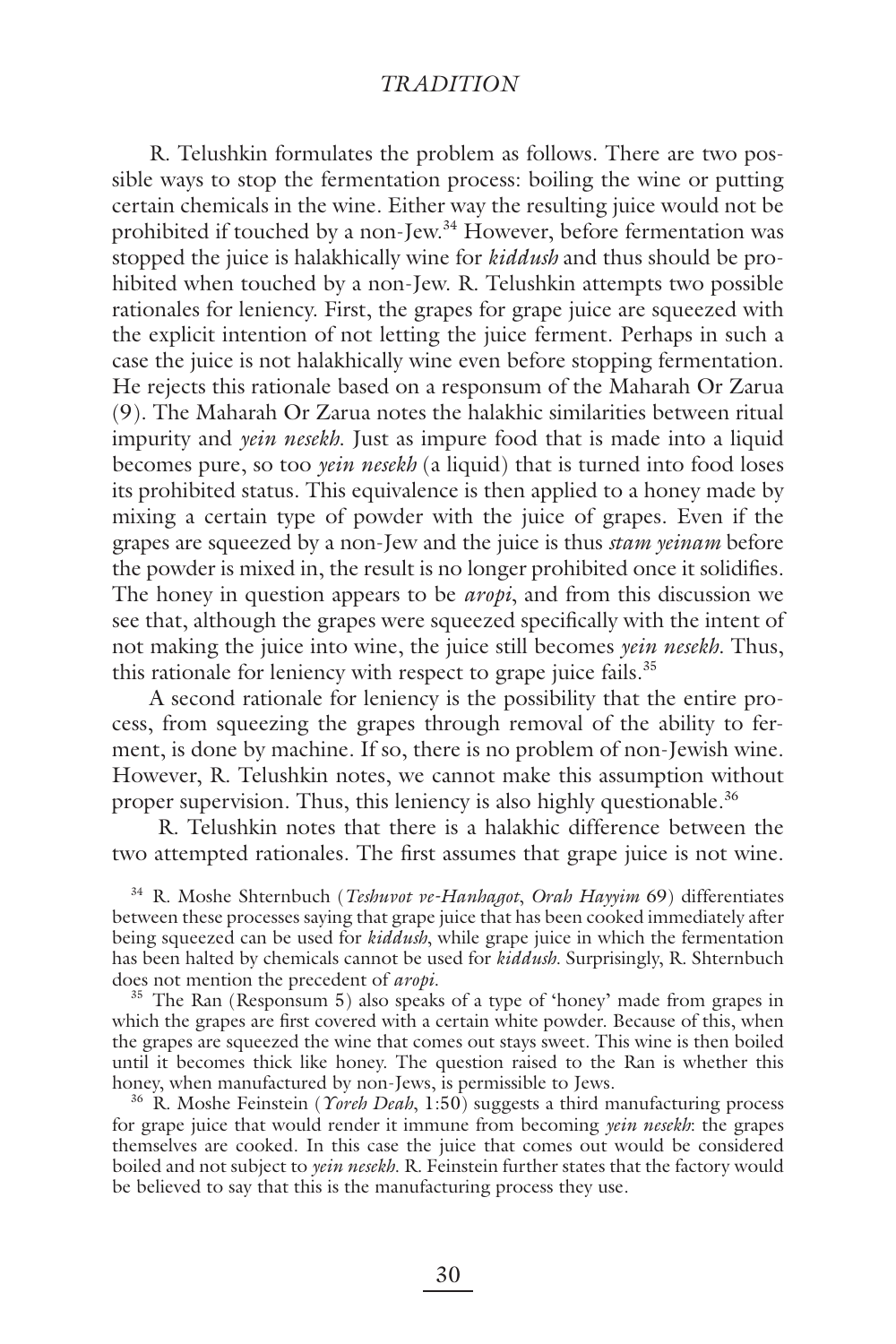While the second allows for the possibility that grape juice does have the status of wine. R. Telushkin ends by calling on the rabbanim to weigh in on this important question. R. Telushkin's willingness to entertain the possibility that grape juice is like wine was a first step towards American Orthodox Jewry's acceptance of grape juice for religious rituals.

Twelve years later the pendulum had swung the other way. R. Yosef Eliyahu Henkin addresses a complaint that grape juice is being marketed as kosher wine for use at the Seder.<sup>37</sup> R. Henkin agrees with the questioner that it would have been more proper to say that only those who are sick should resort to using grape juice. However, grape juice is no worse than freshly squeezed wine, which can certainly be used for *kiddush*. R. Henkin then quotes the Keneset ha-Gedola and the method of making *aropi* as a precedent for not using grape juice, and ends without taking a firm stance.  $38$ 

Some modern-day halakhic authorities continue to express doubts about the use of grape juice for *kiddush*. However, many permit grape juice even *a priori* including R. Ovadia Yosef,<sup>39</sup> R. Shlomo Zalman Auerbach,<sup>40</sup> and R. Shmuel HaLevi Wosner.<sup>41</sup> In fact, R. Menashe Klein

<sup>37</sup> *Ha-Pardes* 36:8, p. 5, see also *Kol Kitvei R. Henkin*, 2:18, where, in the second and chronologically later letter, he prefers the use of wine which is intoxicating to grape juice unless it is difficult for someone to drink alcohol. However, one certainly recites *ha-gafen* over and can make *kiddush* on grape juice since grape juice can be made into wine.<br><sup>38</sup> Despite the testimony of Mordechai Noah, later halakhic authorities have noted

that the criteria for wine at the Seder may be more strict than the criteria for *kiddush*. For example, R. Moshe Feinstein is quoted (*Haggada Kol Dodi* 3:4) as prohibiting grape juice for the Seder because one does not drink grape juice '*derekh herut*,' the way of freedom (R. Yosef Dov Soloveitchik is cited in this manner, but is presented as saying that one who prefers grape juice should use it, [R. Herschel Schachter, *Nefesh ha-Rav*, Jerusalem: Reishit Yerushalayim, (1994), 185]). Another approach (*Hilkhot Hag be-Hag*, *Pesah*, 19:11 see also *Mikraei Kodesh*, 2:35), notes that the four cups at the Seder are a function of *simhat yom tov*, the joy of the holiday. This cannot be fulfilled by grape juice. Nevertheless, a number of halakhic authorities, including the Hazon Ish, are reported to have used grape juice for the Seder (*Seder ha-Arukh*, p. 112). 39 *Yehavveh Da'at* 2:35; the only halakhic question R. Yosef addresses in his

responsum is whether boiled wine can be used for *kiddush*. Assuming that it can, (which is R. Yosef's conclusion) grape juice can be used for *kiddush*. R. Yosef is not at all concerned that grape juice is not intoxicating. This is especially interesting in light of R. Yosef's opinion that *hamar medina*, the drink of the land which at times can substitute for wine, must be intoxicating (*Yabbia Omer 3*, *Orah Hayyim* 19).

<sup>40</sup> *Minhat Shlomo* 1:4 because halakhically everything follows taste and grape juice tastes like wine.

<sup>41</sup> Shevet ha-Levi, 9:58 allows grape juice for *kiddush* based on the Meiri's comments regarding *hiliston*.